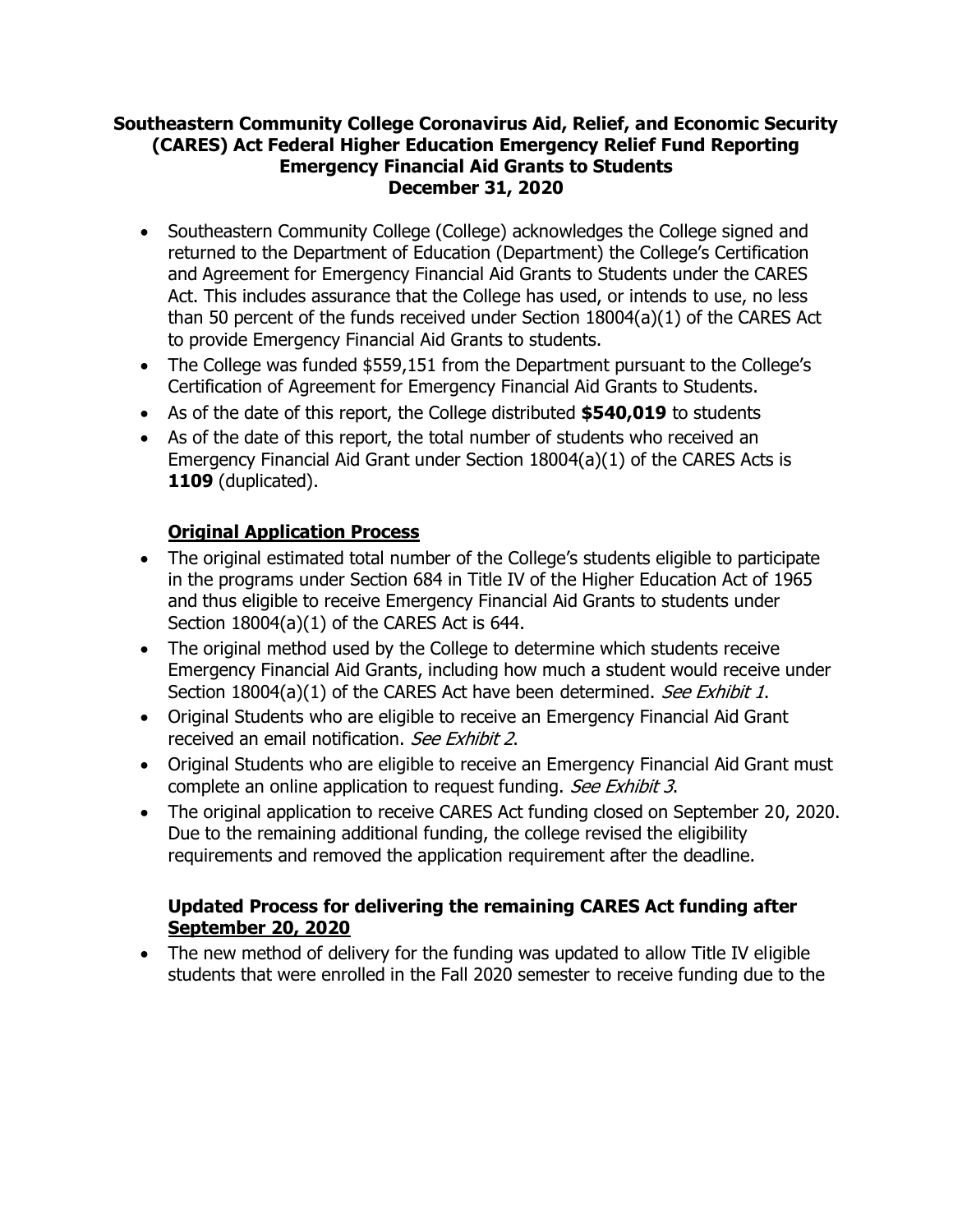interruption of instruction experienced by the college for the Fall 2020 semester due to the COVID-19 pandemic.

- A new email was sent to students to notify the students of their eligibility. See Exhibit 4 and Exhibit 5.
- The new estimate number of the college's students enrolled in the 2020 Fall semester eligible to participate in the program under Section 684 in Title IV of Higher Education Act of 1965 and thus eligible to receive Emergency Financial Aid Grants to students under Section 1800(a)(1) of CARES Act is 863.

**EXHIBIT 1**: Southeastern Community College Coronavirus Aid, Relief, and Economic Security (CARES) Act Federal Higher Education Emergency Relief Fund Emergency Financial Aid Grants to Students Eligibility Determination Guidelines

- Student must have been enrolled in at least one face-to-face class during Spring 2020 semester when the state of emergency due to coronavirus was declared.
- Student must submit the Free Application for Federal Student Aid (FAFSA) and be deemed Title IV eligible as defined by Section 484 of the Higher Education Act. Eligibility criteria includes the following:
	- $\circ$  Student is enrolled or accepted for enrollment in a degree or certificate program.
- Student must complete an online application completing the online application on SCC Website. As part of this process, student attests their need is related to the disruption of campus operations due to coronavirus and falls into an eligible category of expense.
- Awards range from \$462 to \$1300, based on Spring 2020 enrollment, as follows:
	- $\circ$  All Students enrolled in at least one seated course as of the Colleges' March 15 enrollment will receive \$406.25. Each student will receive an additional \$55.53 for each seated credit hour. Total and or additional awards will be rounded to the dollar. Additional credit hour consideration was given for students enrolled in Nursing and Practical Nursing program.

## **EXHIBIT 2**

## *Greetings,*

*U.S. Department of Education is providing federal funding for students who have been impacted by the disruption of the delivery of instruction due to COVID-19 through the CARES Act (Cornonavirus Aid, Relief, and Economic Security) HEERF (Higher Education Emergency Relief Fund). Students must complete the Emergency Relief Fund application (see below link) to apply. Funding is limited and applications should be submitted by priority deadline May 22, 2020 for early consideration.*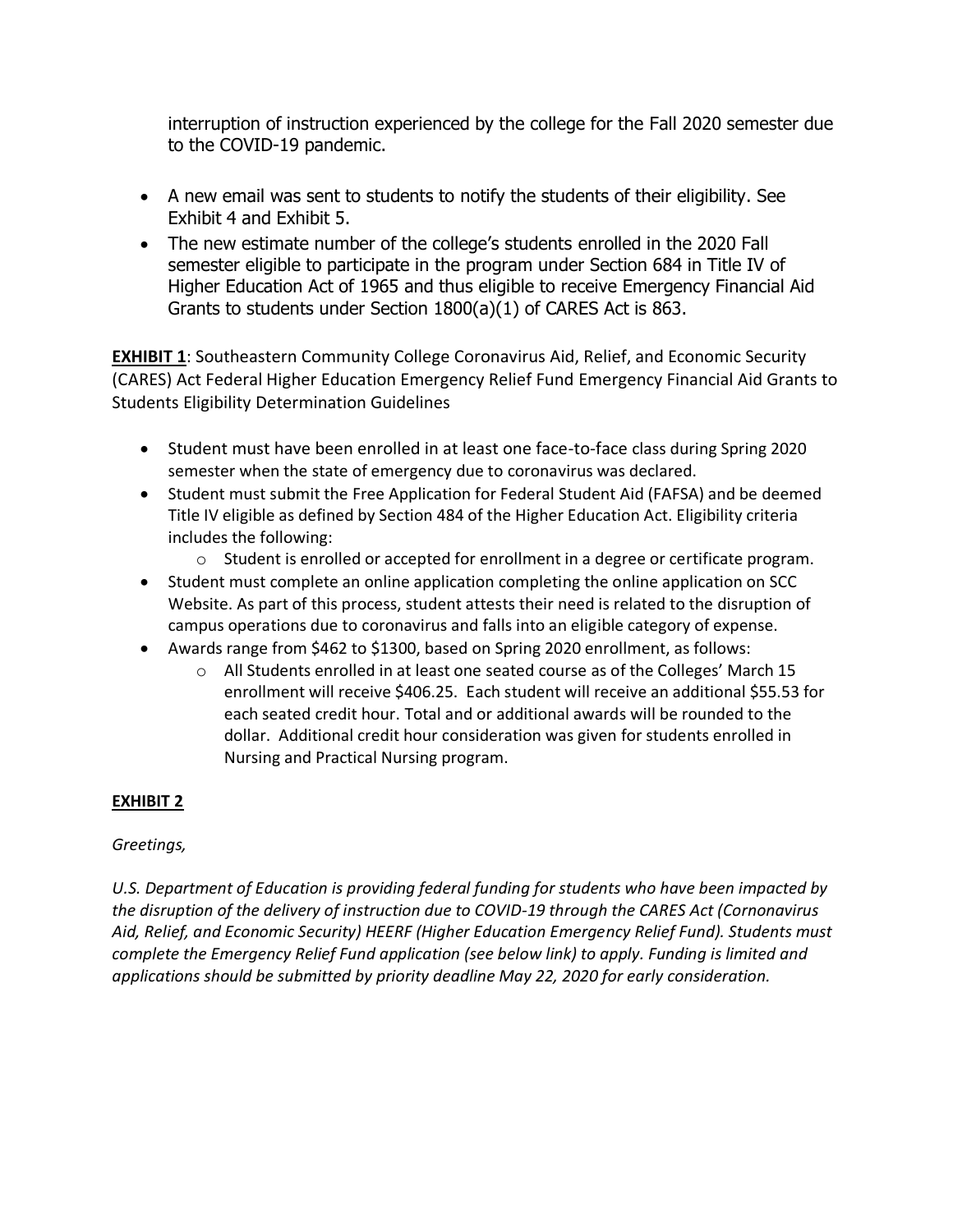\*There will be additional deadlines provided funding is available.

### [ONLINE APPLICATION FORM](https://forms.office.com/Pages/ResponsePage.aspx?id=i7Ca5K1RB0Khj5eUrXeYqJVRbq-WYEdNrvMEzZfflb5UNkNaU0VNVVE2MVlBRzJIN0tYSjRaOTFFRC4u)

### **Eligibility Criteria:**

- Actively Enrolled in a curriculum program at SCC on March 13, 2020
- Have a High School Diploma or GED equivalency
- Submitted a valid FAFSA application and be eligible to receive Title IV funding. (Students that are eligible for Federal Pell Grant and students that qualified for Federal Loans per FAFSA are eligible to apply)
- CCP and Early College students are not eligible for funding according to the federal guidelines

(additional requirements may apply)

### **FAQs:**

#### **How do I apply for Emergency Relief Fund?**

Complete the application (see link) and have a completed FAFSA application on file

### **I have not submitted a FAFSA application, is it too late?**

No – Please submit ASAP. Your application cannot be processed until a valid FAFSA is received

#### **How much funding can I receive?**

Emergency Fund amounts vary by student circumstances

### **How much funding can I receive?**

Emergency Fund amounts vary by student circumstances

Education is critical to success at the College's faculty, staff, and administration are always here for you

#### **EXHIBIT 3**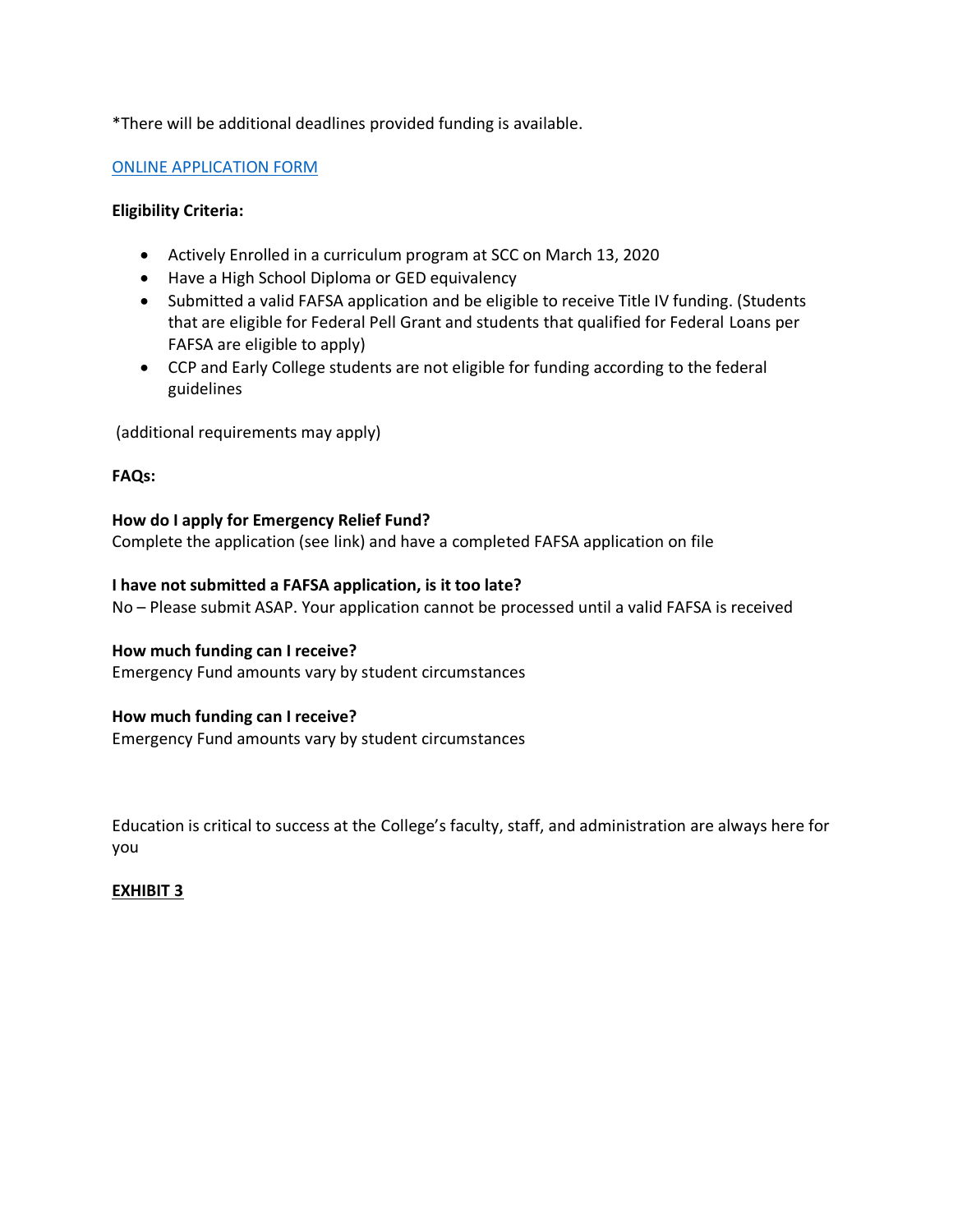|                                                                                                                                                                                                                                                                                                                                                                                                                                                                                                                                                          |                                                                                                                                                                                                                                                                           | @ Preview<br>C Theme                                                                                         |
|----------------------------------------------------------------------------------------------------------------------------------------------------------------------------------------------------------------------------------------------------------------------------------------------------------------------------------------------------------------------------------------------------------------------------------------------------------------------------------------------------------------------------------------------------------|---------------------------------------------------------------------------------------------------------------------------------------------------------------------------------------------------------------------------------------------------------------------------|--------------------------------------------------------------------------------------------------------------|
| <sup>o</sup> Preview<br><b>9</b> Theme<br>Share                                                                                                                                                                                                                                                                                                                                                                                                                                                                                                          | <b>III</b> Farms<br>SCC CARES ACT-Emergency Funding Application - tweet<br>$\sim$<br>SD                                                                                                                                                                                   | Share.                                                                                                       |
| Questions<br>Responses sys                                                                                                                                                                                                                                                                                                                                                                                                                                                                                                                               | <sup>C</sup> Province<br>٠<br>Theire<br>Shann<br>44.                                                                                                                                                                                                                      | Questions<br>Responses an                                                                                    |
|                                                                                                                                                                                                                                                                                                                                                                                                                                                                                                                                                          | Questions<br>Responses are                                                                                                                                                                                                                                                |                                                                                                              |
| ouhoosen<br>Successing Tigether                                                                                                                                                                                                                                                                                                                                                                                                                                                                                                                          | 5. Have you completed a FAFSA Application? A FAFSA (Free Application for Federal Student Aid) is<br>needed for this application. (If you have not completed a FAFSA application, log in to<br>www.fatsa.ed.gov.thttp://www.fatsa.ed.gov/; to complete the FAFSA online) * | 9. Optional-Upload documentation, if available, to support your request. (such as receipts, copy of<br>Niko  |
|                                                                                                                                                                                                                                                                                                                                                                                                                                                                                                                                                          | $O$ Yes                                                                                                                                                                                                                                                                   | <sup>7</sup> Upload file                                                                                     |
| SCC CARES ACT-Emergency Funding                                                                                                                                                                                                                                                                                                                                                                                                                                                                                                                          | 7.86                                                                                                                                                                                                                                                                      | Re number limit 1 Single file size limit 100 . Allowed file types Word, Ecol, PPT, RSF, Image, Writes, Audio |
| Application<br>U.S. Department of Education is providing federal funding for students who have been impacted by the                                                                                                                                                                                                                                                                                                                                                                                                                                      | 6. Which of the following financial concerns are you currently facing? (check all that apply). *<br><b>D</b> Food Cost                                                                                                                                                    | 10. What is your program of study?                                                                           |
| disruption of the delivery of instruction due to COVID-19 through the CARES Act (Coronavirus Aid, Raliaf, and<br>Economic Security) HEERF (Higher Education Emergency Rullef Fund). Students must complete the Emergency<br>Relief Fund Application to apply. Funding is limited and applications should be submitted by priority deadline<br>May 22, 2020 for early consideration. There will be additional deadlines if funds are available. By submitting this<br>application, you are consenting to be contacted by a Student Services staff member. | Housing Cost                                                                                                                                                                                                                                                              | <b><i><u>Enter your answer</u></i></b>                                                                       |
|                                                                                                                                                                                                                                                                                                                                                                                                                                                                                                                                                          | Technology Cost - computers, internet access, etc.                                                                                                                                                                                                                        |                                                                                                              |
|                                                                                                                                                                                                                                                                                                                                                                                                                                                                                                                                                          | Healthcare Cost                                                                                                                                                                                                                                                           | 11. Student Signature *                                                                                      |
|                                                                                                                                                                                                                                                                                                                                                                                                                                                                                                                                                          | Children Coat                                                                                                                                                                                                                                                             | <b><i><u>Driver your assumer</u></i></b>                                                                     |
| 1. First Name *                                                                                                                                                                                                                                                                                                                                                                                                                                                                                                                                          | Course Materials Cost                                                                                                                                                                                                                                                     |                                                                                                              |
| Enter your answer                                                                                                                                                                                                                                                                                                                                                                                                                                                                                                                                        | Direct college expenses related to the COVID-19 (Not including takion and fees)                                                                                                                                                                                           | 12. Date *                                                                                                   |
| 2. Last Name *                                                                                                                                                                                                                                                                                                                                                                                                                                                                                                                                           | 7. If you checked "Other college expenses related to the COVID-19" please explain below. (Not<br>Including tuition and fees!                                                                                                                                              | Please input data in format of MAS/yyyy<br>曲                                                                 |
| Enter your annumer                                                                                                                                                                                                                                                                                                                                                                                                                                                                                                                                       | <b>Greenpar answer</b>                                                                                                                                                                                                                                                    | 13. By selecting 1 agree", you certify that the answers provided in this application are true and you        |
|                                                                                                                                                                                                                                                                                                                                                                                                                                                                                                                                                          |                                                                                                                                                                                                                                                                           | have been impacted by the disruption of the delivery of instruction due to COVID-19. *<br>C 1 Agree          |
| 3. Student ID *                                                                                                                                                                                                                                                                                                                                                                                                                                                                                                                                          | 8. Are there additional circumstances that you would like to explain as to how you have been                                                                                                                                                                              | 1 Do Not Agree                                                                                               |
| <b>Enter your aniseer</b>                                                                                                                                                                                                                                                                                                                                                                                                                                                                                                                                | impacted by the disruption of the delivery of instruction due to the COVID-19 pandemic? If so.<br>please explain below. (Please note the loss of wages does not qualify as an expense related to                                                                          |                                                                                                              |
|                                                                                                                                                                                                                                                                                                                                                                                                                                                                                                                                                          | instructional delivery.)                                                                                                                                                                                                                                                  | $+$ Add new                                                                                                  |
| 4. Phone number (Please provide a current phone number.) ^                                                                                                                                                                                                                                                                                                                                                                                                                                                                                               | <b>DESTINAT STORM</b>                                                                                                                                                                                                                                                     |                                                                                                              |
| Enter your anguer                                                                                                                                                                                                                                                                                                                                                                                                                                                                                                                                        |                                                                                                                                                                                                                                                                           |                                                                                                              |

### **Exhibit 4**

### **Note**

#### **CARES Fund**

Tue, 10/20/20, 11:35 AM



Sheila Dockery **CARES Fund** Hi SCC Rams,

During the Spring 2020 semester, we received funding from the US Federal Government for students due to the interruption of instruction because of the Coronavirus Pandemic. We created an application process for students to submit for CARES Act Funding. The application process has closed; however, we have remaining CARES Act funds that we are awarding to our currently enrolled students for the Fall 2020 semester that meet certain eligibility requirements. Funding is based on credit hours enrolled at a certain point in the semester.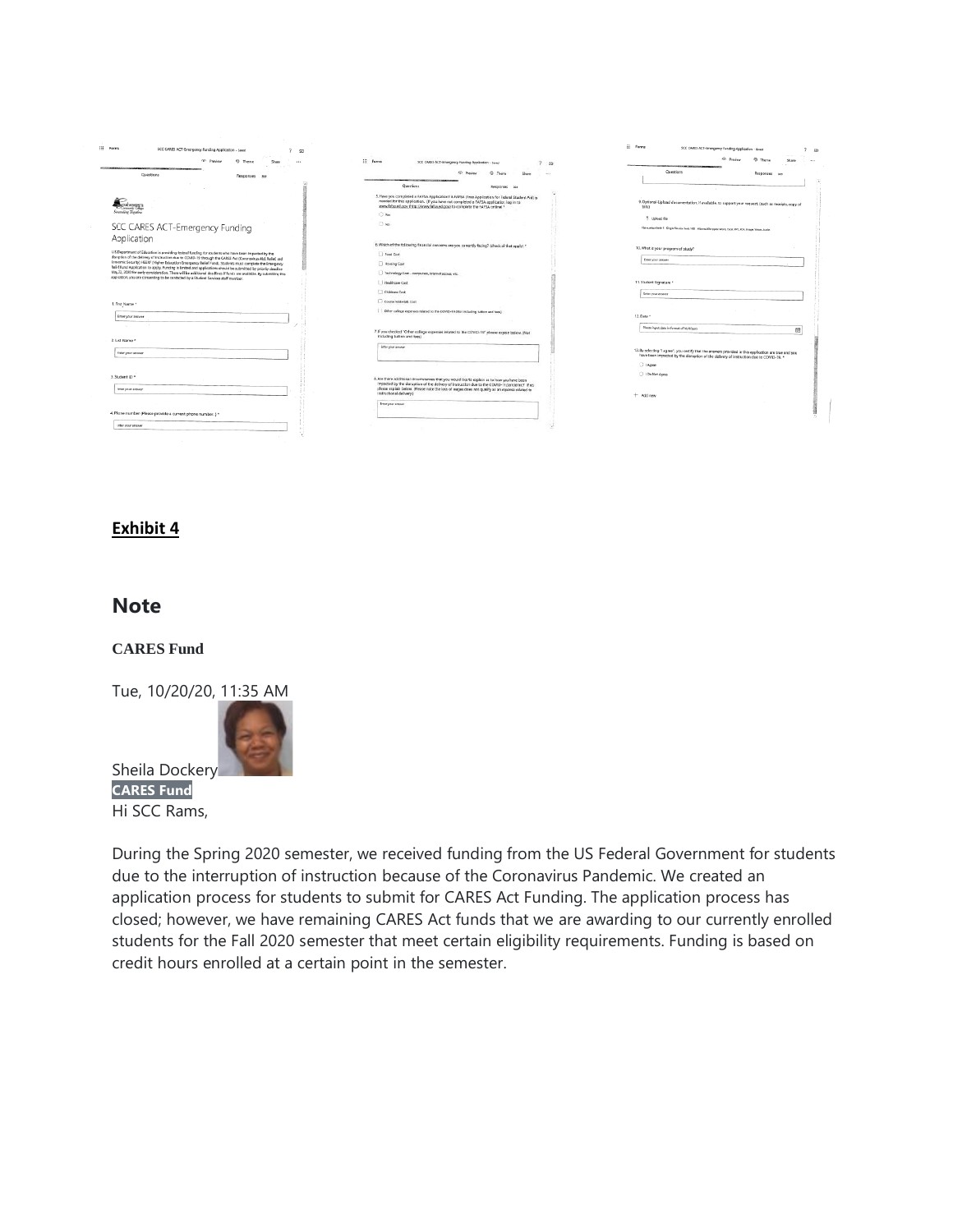*You have been awarded this CARES Act funding*. Check your Self-Service account for information on your award amount. Due to the special circumstances of these funds, SCC has granted a one time approval for students to pickup these checks from the college. We have set two days, **Thursday, October 22nd and Friday, October 23rd**, for students to come to the college and pick up their CARES funding check. Please bring photo ID, including your student ID or current driver's license to pick up your check. See the information below outlining the dates and times for check pick up. There will be signs setup on campus to help instruct you with the pickup. If you have any questions, please contact the Financial Aid office at 910-788-6214.

## **Pick up Dates and Times**

## **Thursday, October 22, 2020**

Times

9:00am - 12:00pm - Students with last names A-M

1:00pm - 4:00pm - Students with last names N-Z

4:00pm - 6:00pm -Students with last names A-Z

# **Friday, October 23, 2020**

Time: 9:00am - 1:00pm Last names A-Z

Thanks,

Sheila Dockery

SCC, Financial Aid

# **Exhibit 5**

Addtional Instructions and Information for CARES Check pickup